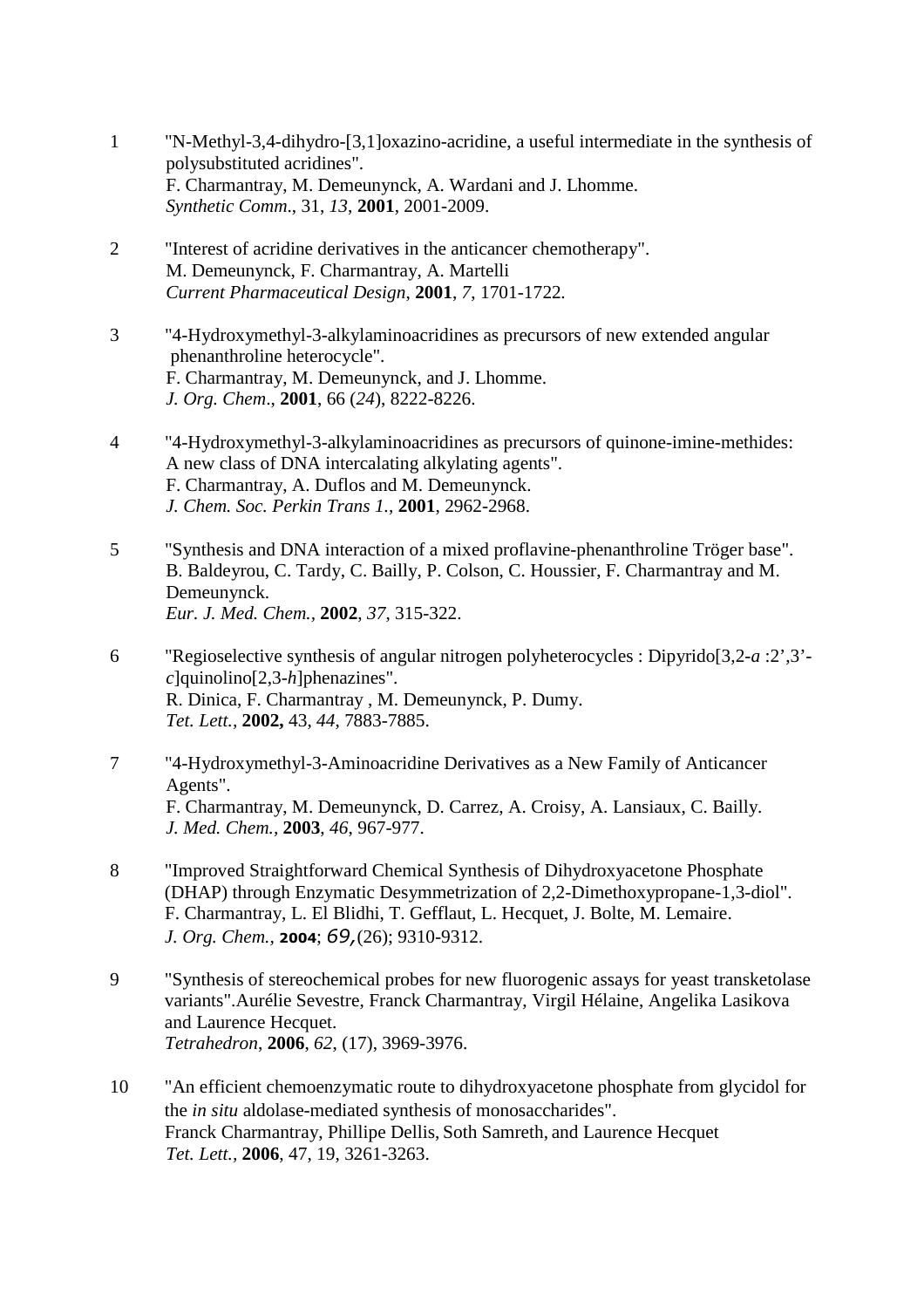- 11 "Chemoenzymatic Synthesis of 5−Thio−D−Xylopyranose". Franck Charmantray, Philippe Dellis, Virgil Hélaine, Soth Samreth and Laurence Hecquet. *Eur. J. Org. Chem*., **2006**, 24, 5526-5532.
- 12 "Chemoenzymatic synthesis of L-tyrosine derivative for a transketolase assay." Franck Charmantray, Virgil Hélaine, Angelika Làsikovà, Bertrand Légeret, Laurence Hecquet. *Tet. Lett.,* **2008,** 49, *20*, 3229-3233.
- 13 "Preparative Scale Enzymatic Synthesis of D-Sedoheptulose-7-phosphate from β-Hydroxypryuvate and D-Ribose-5-phosphate." Franck Charmantray, Virgil Hélaine, Bertrand Légeret and Laurence Hecquet. *J. Mol. Catal. B: Enzym*., **2009**, 57, *1-4*, 6-9. ISSN: 1381-1177, doi:10.1016/j.molcatb.2008.06.005.
- 14 "2-Aminobenzothiazole degradation by free and Ca-alginate immobilized cells of Rhodococcus rhodochrous." Charlène Chorao, Franck Charmantray, Pascale Besse-Hoggan, Martine Sancelme, Angela Cincilei, Mounir Traïkia, Gilles Mailhot, Anne-Marie Delort. *Chemosphere*., **2009***,* 75*, 1*, 121-128. ISSN: 0045-6535, doi:10.1016/j.chemosphere.2008.11.021.
- 15 "Amino acid precursors for the detection of transketolase activity in *Escherichia coli*  auxotrophs" Grégory Simon, Madeleine Bouzon, Franck Charmantray, Virgil Hélaine, Bertrand Légeret, Phillipe Marlière, Laurence Hecquet *Bioorg. Med. Chem. Lett.*, **2009**, 19, 14, 3767-3770. ISSN: 0960-894X, doi 10.1016/j.bmcl.2009.04.111.
- 16 "Fluorogenic Substrates for the Screening Assay of Transketolase through Beta-Elimination of Umbelliferone-Development, Scope and Limitations" Franck Charmantray, Bertrand Légeret, Virgil Hélaine and Laurence Hecquet *J. Biotech.*, **2010,** 145, 4, 359-366. ISSN: 0168-1656, doi10.1016/j.jbiotec.2009.12.022
- 17 "A Mutant D-Fructose-6-Phosphate Aldolase (Ala129Ser) with Improved Affinity towards Dihydroxyacetone for the Synthesis of Polyhydroxylated Compounds." José A. Castillo, C. Guérard-Hélaine, M. Gutiérrez, X.Garrabou, M. Sancelme, M. Schürmann, T. Inoue, V. Hélaine, F. Charmantray, T. Gefflaut, L. Hecquet, J. Joglar, P.Clapés, G. A. Sprenger and M.Lemaire *Adv. Synthesis and Catalysis,* **2010**, 352, 1039-1046. ISSN: 1615-4150 (print), 1615-4169 (online), CODEN: ASCAF7, doi:10.1002/adsc.200900772
- 18 "Electrochemical detection of transketolase activity using a tyrosinase biosensor. Lopez, M.S.-P., Charmantray, F., Helaine, V., Hecquet, L., Mousty, C.  *Biosens. Bioelectron.* **2010**, 26, 139-143. ISSN: 0956-5663.doi:10.1016/j.bios.2010.05.023.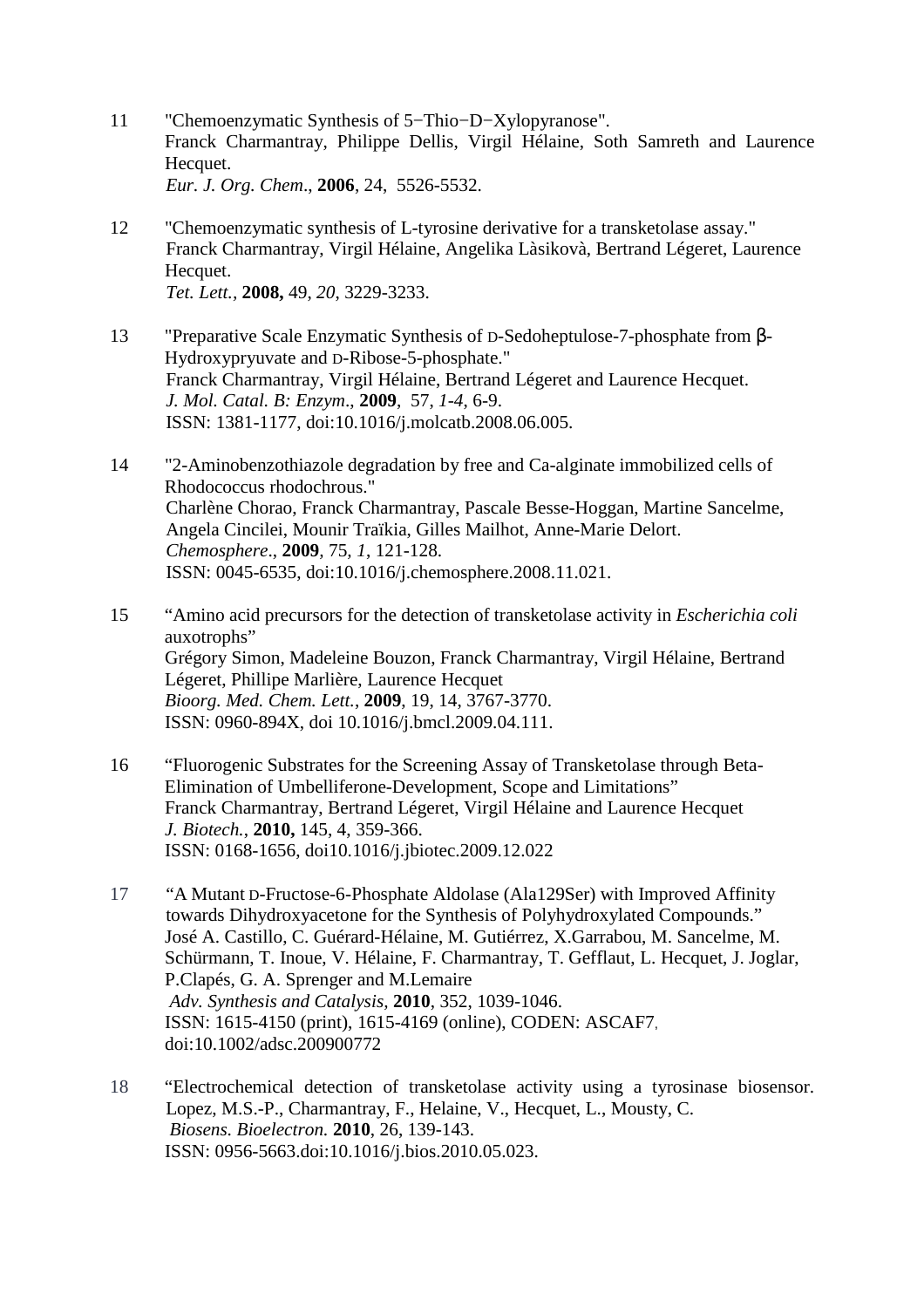- 19 "Enzymatic and Organocatalyzed Asymmetric Aldolization Reactions for the Synthesis of Thiosugar Scaffolds." José A. Castillo, Christine Guérard-Hélaine, Marielle Lemaire, Franck Charmantray and Laurence Hecquet. *Eur. J. Org. Chem*., **2012**, 1, 203-210. ISSN: 1099-0690.doi: 10.1002/ejoc.201101137.
- 20 "One-pot Cascade Reactions using Fructose-6-phosphate Aldolase: Efficient Synthesis of D-Arabinose-5-phosphate, D-Fructose-6-phosphate and Analogues." Israel Sánchez-Moreno, Virgil Hélaine, Nicolas Poupart, Franck Charmantray, Bertrand Légeret, Laurence Hecquet, Eduardo García-Junceda, Roland Wohlgemuth, Christine Guérard-Hélaine and Marielle Lemaire. *Adv. Synthesis and Catalysis,* **2012**, 354, 9, 1725-1730. ISSN: 1615-4169. DOI: 10.1002/adsc.201200150
- 21 A pH-Based High-Throughput Assay for Transketolase: Fingerprinting of Substrate Tolerance and Quantitative Kinetics." Dong Yi, Titu Devamani, Juliane Abdoul Zabar, Franck Charmantray, Virgil Helaine, Laurence Hecquet, Wolf-Dieter Fessner. *ChemBioChem*., **2012**, 13, 15, 2290-2300. ISSN: 1439-7633. DOI: 10.1002/cbic.201200364.
- 22 "Thermostable Transketolase from Geobacillus stearothermophilus: Characterization and Catalytic Properties" Juliane Abdoul Zabar, Isabelle Sorel, Virgil Hélaine, Franck Charmantray, Titu Devamani, Dong Yi, Véronique de Berardinis, Dominique Louis, Philippe Marlière, Wolf-Dieter Fessner, Laurence Hecquet. *Adv. Synthesis and Catalysis*, **2013**, 355, 1, 116-128. ISSN: 1615-4169. DOI: 10.1002/adsc.201200590.
- 23 "Amperometric biosensors based on galactose oxidase immobilized in clay matrix" Franck Charmantray, Nadia Touisni, Laurance Hecquet, Christine Mousty. *Electroanalysis*, **2013**, 25, 3, 630-635. ISSN: 1521-4109. DOI: 10.1002/elan.201200274
- 24 "Synthesis of specially designed probed for broadening transketolase scope". G. Simon*,* T. Eljezi, B. Légeret, F. Charmantray, J. Castillo, C. Guérard-Hélaine, M. Lemaire, M. Bouzon-Bloch, P. Marlière, V. Hélaine, L. Hecquet. *Chem. Cat. Chem.*, **2013**, 5, 3, 784-795. ISSN : 1867-3899. DOI: 10.1002/cctc.201200479.
- 25 "Optimized immobilization of Transketolase from E-Coli in MgAl-Layered Double Hydroxides." Nadia Touisni, Franck Charmantray, Virgil Hélaine, Claude Forano, Laurence Hecquet, Christine Mousty. *Colloids and Surfaces B: Biointerface,* **2013**, 112, 452-459. ISSN : 0927-7765. http://dx.doi.org/10.1016/j.colsurfb.2013.07.023
- 26 "An efficient amperometric transketolase assay: Towards inhibitor screening". Nadia Touisni, Franck Charmantray, Virgil Hélaine, Laurence Hecquet, Christine Mousty. *Biosens. Bioelectron.* **2014**, 62, 90-96. ISSN: 0956-5663.doi: 10.1016/j.bios.2014.06.019
- 27 "Profiling Substrate Specificity of Two Series of Phenethylamine Analogs at Monoamine Oxidase A and B." Egon Heuson, Morten Storgaard, Tri H. V. Huynh, Franck Charmantray, Thierry Gefflaut and Lennart Bunch. *Org. Biomol. Chem.* **2014**, 12*,* 8689-8695*.* ISSN : 1477-0520 doi : 10.1039/C4OB01377H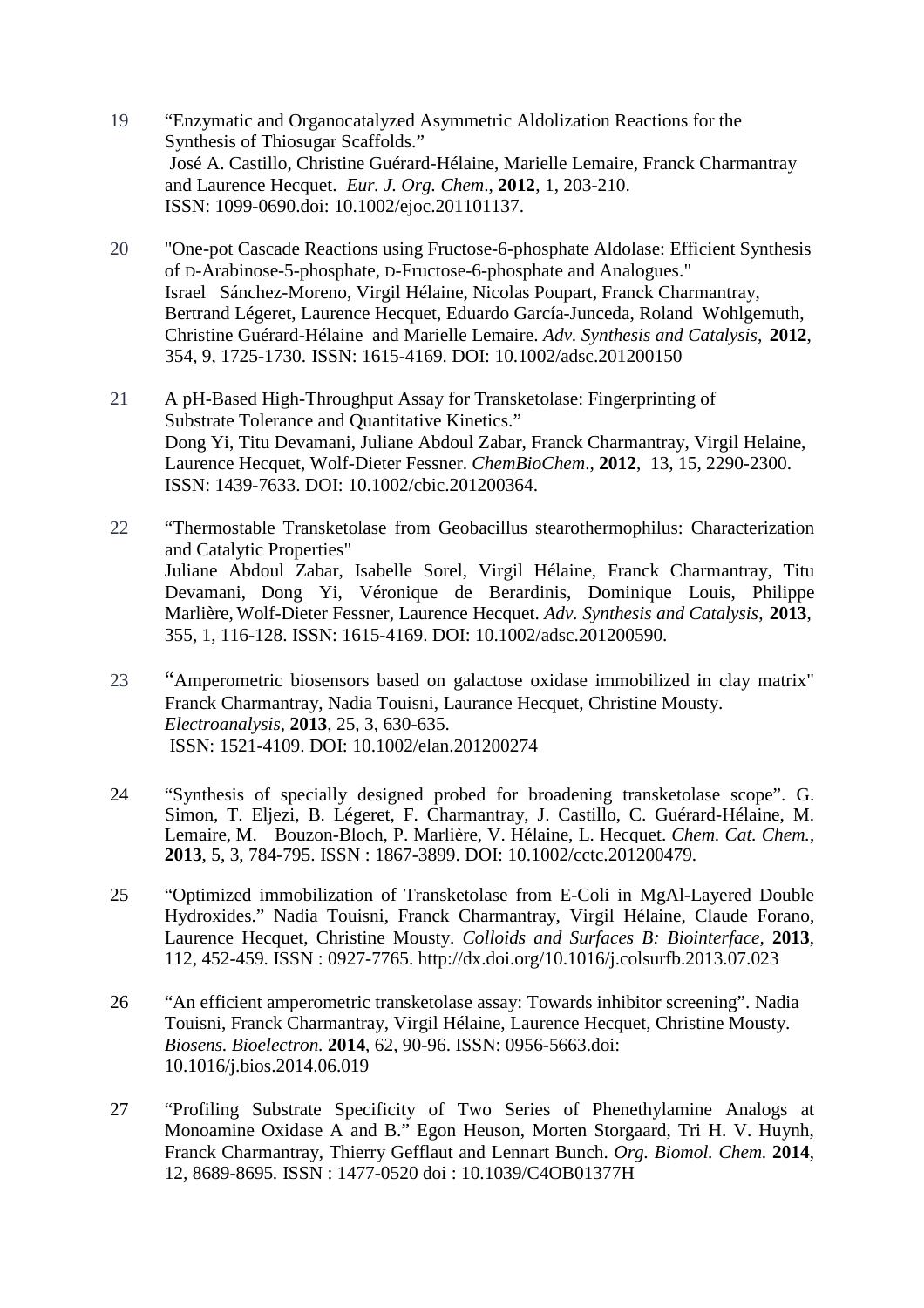- 28 "Substrate Cycling Based Fluorometric Assay for Dihydroxyacetone Phosphate". Bertrand Légeret, Laurence Hecquet, Franck Charmantray. *J. Mol. Catal. B: Enzym*. **2015**, 114, 13-18. ISSN: 1381-1177, doi: 10.1016/j.molcatb.2014.07.005
- 29 "A thermostable transketolase evolved for aliphatic aldehydes acceptors." Dong Yi, Thangavelu Saravanan, Titu Devamani, Franck Charmantray, Laurence Hecquet and Wolf-Dieter Fessner. *Chem. Commun.* **2015**, 51, 480-483. ISSN 1359-7345 doi :10.1039/C4CC08436E, Communication
- 30 "Galactose oxidase/Prussian blue based biosensors" Franck Charmantray, Nadia Touisni, Laurence Hecquet, Thierry Noguer, Christine Mousty. *Electroanalysis*, **2015**, 27, 6, 1341-1344. Doi: 10.1002/elan.201400720
- 31 "Engineering a thermostable transketolase for unnatural conversion of (2S) hydroxyaldehydes" Juliane Abdoul Zabar, Marion Lorillière, Dong Yi, Thangavelu Saravanan, Titu Devamani, Lionel Nauton, Franck Charmantray, Virgil Hélaine, Wolf-Dieter Fessner, Laurence Hecquet. *Adv. Synthesis and Catalysis*, **2015**, 357, 8, 1715-1720. DOI: 10.1002/adsc.201500207.
- 32 "Chiral polyol synthesis catalyzed by a thermostable Transketolase immobilized on Layered Double Hydroxides in Ionic liquids" Claude Forano, Christine Mousty, Vanessa Prevot, Franck Charmantray, Laurence Hecquet. *Chem. Cat. Chem.*, **2015**, 7, 19, 3163-3170. DOI: 10.1002/cctc.201500524.

33 "Continuous colorimetric screening assays for the detection of specific L- or D-αamino acid transaminases in enzyme libraries." Egon Heuson, Jean-Louis Petit, Adrien Debard, Franck Charmantray, Véronique de Berardinis, and Thierry Gefflaut. *Appl. Microbiol. Biotechnol.,* **2016**, 100, 1, 397-408. DOI 10.1007/s00253-015-6988-0.

- 34 "Droplet millifluidics for kinetic study of transketolase." A. Pinsolle, F. Charmantray, L. Hecquet, and F. Sarrazin. *Biomicrofluidics* **2016**, 10, 064103-1-10; doi: 10.1063/1.4966619.
- 35 "One-pot, two-step cascade synthesis of naturally rare L-erythro (3S,4S) ketoses by coupling thermostable transaminase and transketolase." Marion Lorillière, Maxime De Sousa, Felipe Bruna, Egon Heuson, T. Gefflaut, Véronique de Berardinis, Saravanan Thangavelu, Dong Yi, Wolf-Dieter Fessner, Franck Charmantray and Laurence Hecquet. *Green Chem.*, **2017**, Accepted Manuscript DOI: 10.1039/C6GC02015A
- 36 "Thiamine biosensor based on oxidative trapping of enzyme-substrate intermediate." Matilte Halma<sup>a,b</sup>, Bastien Doumèche<sup>c</sup>, Laurence Hecquet<sup>a,b</sup>, Vanessa Prévot<sup>a,b</sup>, Christine Mousty\*a,b, Franck Charmantray\*a,b *Biosens. Bioelectron.,* **2017***,* 87*,* 850- 857. doi.org/10.1016/j.bios.2016.09.049.
- 37 "Engineering a thermostable transketolase for arylated substrates." Thangavelu Saravanan, Marie-Luise Reif, Dong Yi, Marion Lorillière, Franck Charmantray,